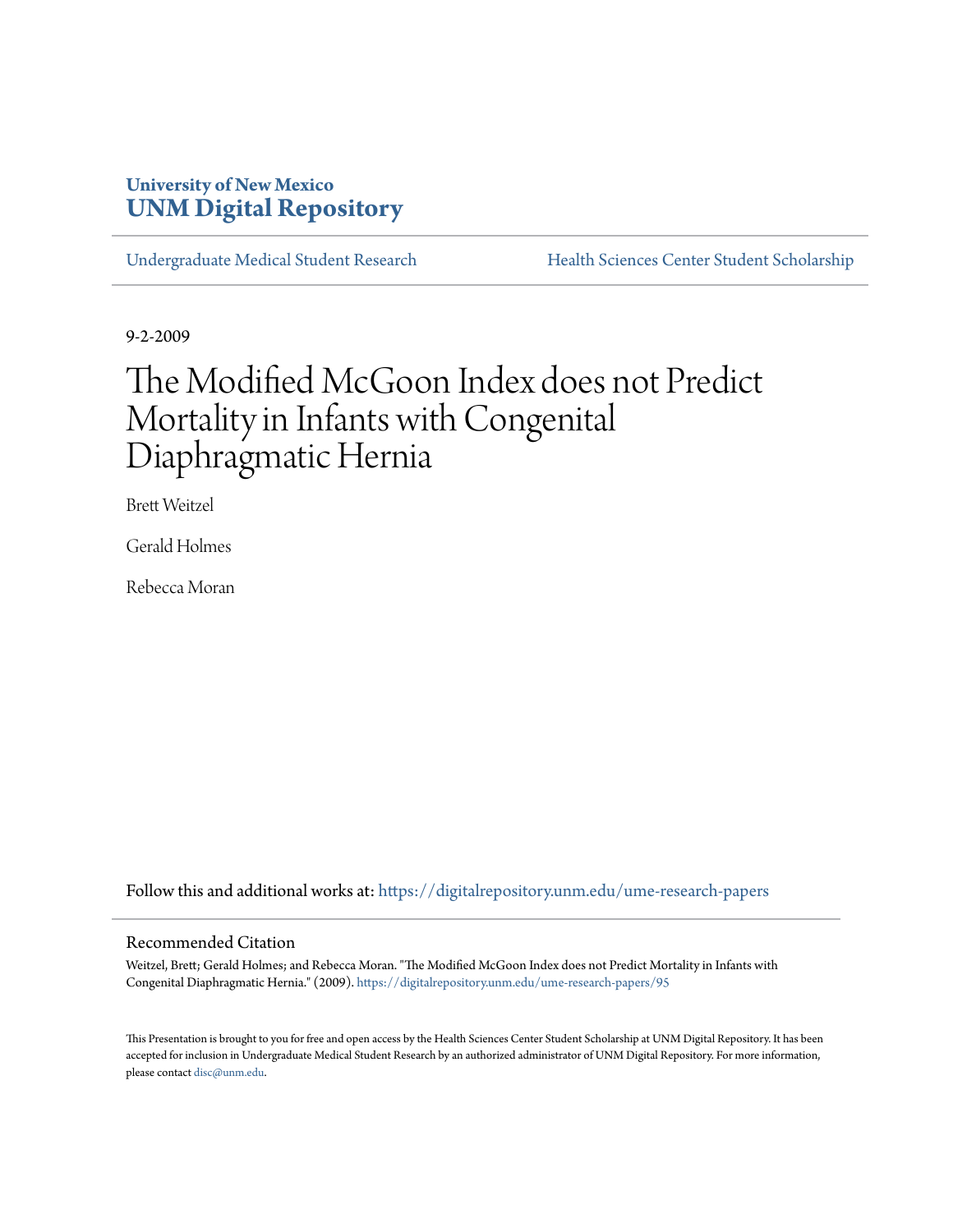# **The Modified McGoon Index does not Predict Mortality in Infants with Congenital Diaphragmatic Hernia**

**Brett Weitzel, Gerald Holmes, MD, Rebecca Moran, MD** 

# **Abstract**

**Background:** Infants diagnosed with congenital diaphragmatic hernia (CDH) continue to have a high mortality despite medical advances such as inhaled nitric oxide (iNO), high frequency ventilation (HFV) and/or extracorporeal membrane oxygenation (ECMO). The mortality in some studies exceeds 80%. The modified McGoon index (MMI), a ratio of pulmonary artery size to aortic size has been reported to predict survivability in these infants: infants with a MMI  $\leq$  1.3 have an 85% mortality: (*Pediatr* 2000;105:1106).

**Objective:** To evaluate the utility of MMI in predicting mortality in our population. **Design/Methods**: We performed a retrospective review of all infants with CDH admitted to the University of New Mexico NICU between January 2000 and November 2002. All available echocardiograms were reviewed by a single pediatric cardiologist blinded to the outcome of the infants, and the MMI was calculated  $(LPA + RPA/Ao)$ . The following information was also recorded from each infant's record: gestational age, birth weight, Apgar scores, need for cardiopulmonary resuscitation in the delivery room, length of hospital stay, days of ventilation, use of high frequency ventilation, use of iNO, use of ECMO and survival to discharge.

**Results:** Eighteen infants with CDH were admitted; echocardiograms were available for 15. MMI ranged from .06 to 2.37 in the 15 infants. Seven infants died and 8 survived to discharge. There was no significant difference in birth weight between groups (lived (L):  $3151 \pm 203$ ; died (D):  $2735 \pm 186$  grams, mean  $\pm$  SE), gestational age (L:  $38.3 \pm .4$ ; D:  $38.3 \pm .4$ 1.1), CPR in delivery room (L: 1/8; D: 3/7). Infants who died had lower 5-minute Apgar scores (L:  $7.1\pm .5$ ; D:  $4.8\pm .7$ , p< 0.05). A greater number of infants who died received ECMO. There were no differences between groups in the number of infants on HFV or iNO. An MMI of  $\leq 1.3$  did not predict death in our patient population: mortality in patients with an MMI < 1.3 was 46% (6 of 13 infants), while mortality in patients with MMI  $> 1.3$  was 50% (1 of 2 infants).

**Conclusion:** MMI  $\leq$  1.3 did not predict mortality in our population.

# **Background**

Congenital diaphragmatic hernia (CDH) refers to a developmental abnormality in the diaphragm that allows abdominal viscera to herniate into the chest during the critical period of fetal lung development when the bronchi and pulmonary arteries are undergoing branching. CDH has an incidence of approximately one in 2,500 live births<sup>1-3</sup> and is associated with significant morbidity and mortality rates. Approximately 80% of these irregularities are found on the left side of the diaphragm. The most common form is the classic posterolateral, also known as Bochdalek, hernia. CDH occurs in conjunction with other anomalies 40-50% of the time<sup>4</sup>. The central nervous system is the most commonly affected system. Congenital heart malformations are also associated with CDHs, and are the most important comorbidities when considering prognosis. CDH is also associated with chromosomal abnormalities, including Turner's syndrome, and trisomy 13 and 18. Chromosomal irregularities are also associated, such as Fryn's Syndrome. Familial associations have been reported although they are very rare<sup>5</sup>.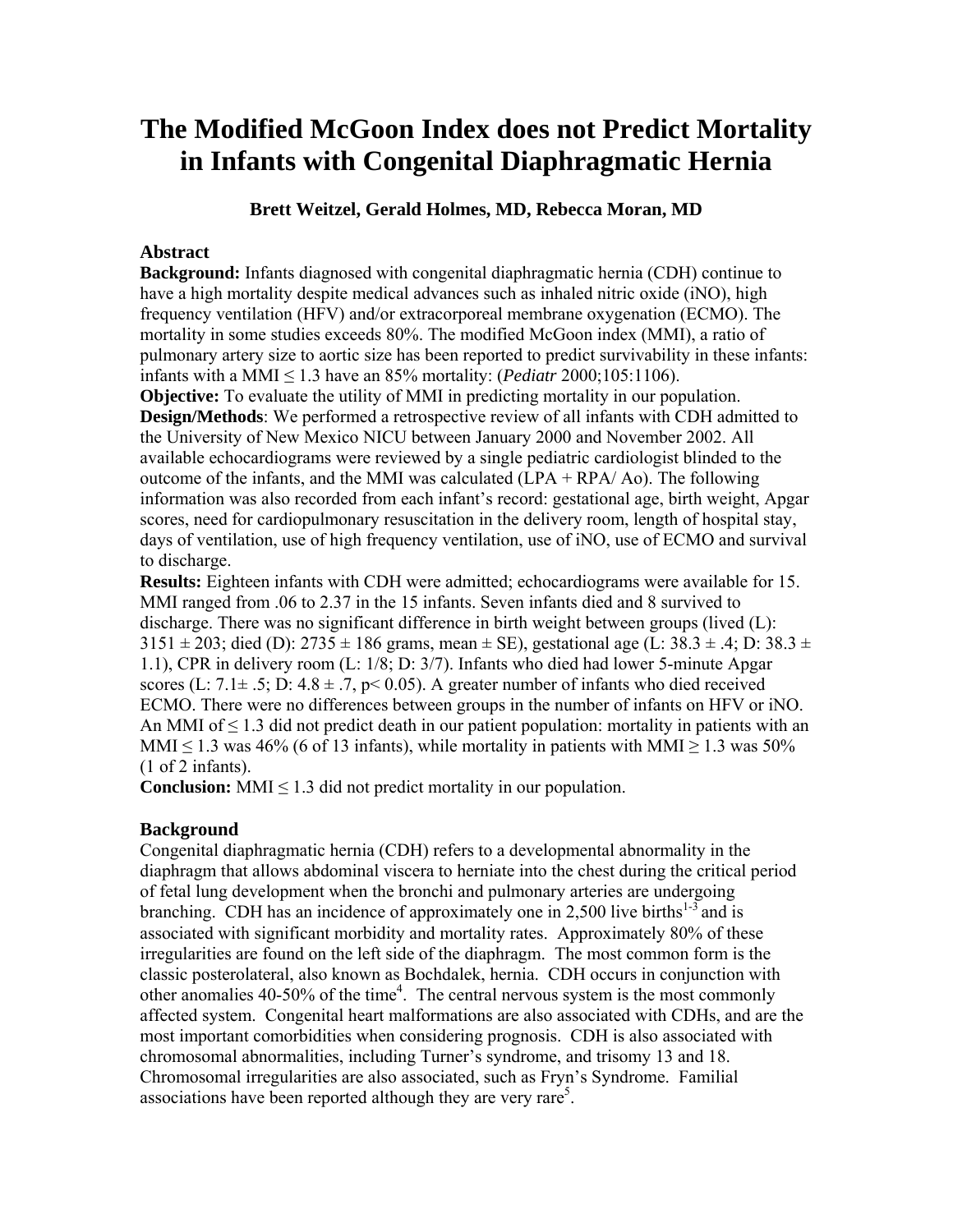Despite medical advances in treatment methods, including inhaled nitric oxide (iNO), high frequency oscillation ventilation (HFOV), gentle ventilation with permissive hypercapnea, delayed surgical repair and extracorporeal oxygenation (ECMO), mortality rates continue to be high. Some studies have shown mortality rates greater than or equal to 80%<sup>6</sup>, although they reflect the outcomes of fetuses with life threatening chromosomal and anatomic anomalies as well as those with isolated CDH. Commonly quoted survival statistics for isolated CDH are 80% for those infants who do not require ECMO and 50% for those who do.

Antenatal diagnosis of CDH has been possible for more than two decades and currently prenatal ultrasounds are used to diagnosis almost 50% of infants with CDH early in the pregnancy at 16-24 weeks of gestation. The most common findings on ultrasound are the presence of the stomach in the left chest, which causes the mediastinum to shift to the right.

Aside from the coexistence of chromosomal abnormalities or congenital malformations, no antenatal findings have been able to accurately predict death in infants with isolated CDH. Studies in the 1980's demonstrated an increased mortality with diagnosis of CDH early in gestation<sup>7,8</sup>. But with the advent of high-resolution ultrasonography and growing experience in the prenatal diagnosis of CDH, earlier diagnosis of less severe disease has become more common. In the 1990's additional features seen on antenatal sonograms were proposed as predictors of CDH severity. The findings that were studied included polyhydramnios<sup>9,10</sup>, thoracic stomach bubble<sup>11</sup>, mediastinal shift<sup>9</sup>, lung-thoracic transverse area ratio<sup>12,13</sup>, left ventricular disproportion before 25 weeks gestation<sup>14</sup>, right lung area to head circumference ratio<sup>15</sup>, contralateral lung area and fetal branch pulmonary artery diameters<sup>16</sup>. All of these proposed predictors have failed to be substantiated in other studies.

The establishment of predictors of postnatal morbidity and mortality due to CDH are important in antenatal counseling and planning of perinatal treatment. These predictors may also impact perinatal palliative care planning in the case of a lethal lesion. In 2001 Suda et al proposed the Modified McGoon Index (MMI) as a CDH severity predictor<sup>17</sup>. The MMI is calculated as the combined diameter of hilar pulmonary arteries, indexed to the descending aorta at the level of the diaphragm. Their data showed that the MMI had both a high sensitivity and specificity for mortality due to CDH. Their findings were corroborated in 2006 by Casaccia et al<sup>18</sup>, but disputed by Yao et al<sup>19</sup> in 2004. In the Suda study, a MMI less than 1.3 predicted mortality with a sensitivity of 80% and a specificity of  $100\%^{17}$ .

#### **Introduction**

The aim of our study was to evaluate the utility of the MMI in predicting mortality in our population. We also sought to determine whether antenatal MMI ratios and other parameters correlate with postnatal outcome and can be used to stratify CDH into mild and severe cases.

#### **Methods**

We performed a retrospective review of all infants with congenital diaphragmatic hernia admitted to the University of New Mexico Neonatal Intensive Care Unit between January 2000 and November 2002. All available echocardiograms were reviewed by a single pediatric cardiologist blinded to the outcome of the infants, and the modified McGoon Index was calculated  $(LPA + RPA/AO)$ . The following information was also recorded from each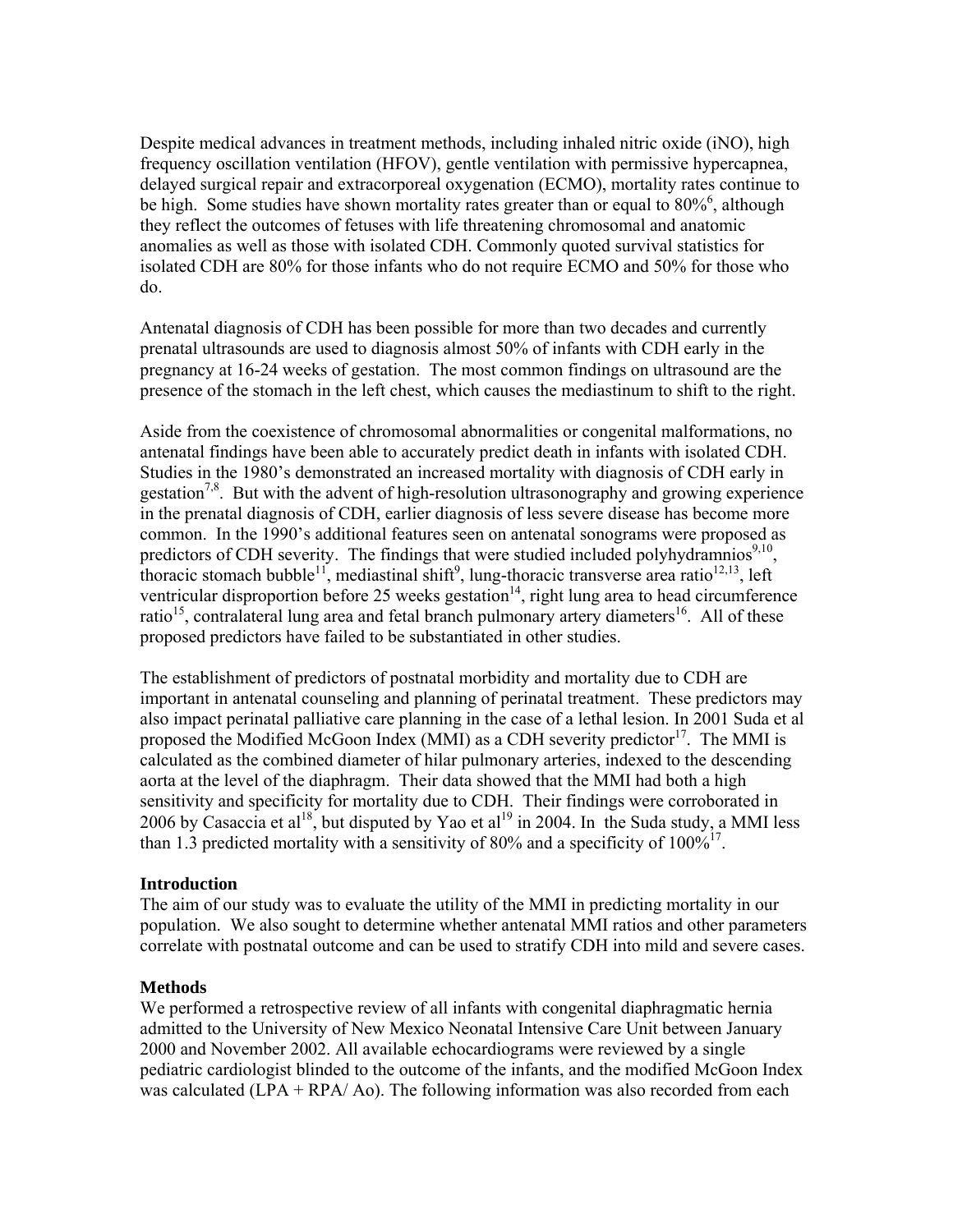infant's record: gestational age, birth weight, Apgar scores, need for cardiopulmonary resuscitation in the delivery room, length of hospital stay, days of ventilation, use of high frequency ventilation, use of iNO, use of ECMO and survival to discharge.

# **Results**

Eighteen infants with CDH were admitted during the 23 months studied; echocardiograms were available for fifteen. MMI ranged from .06 to 2.37 in the 15 infants. Seven infants died and 8 survived to discharge. There was no significant difference in birth weight between groups (survived (S):  $3151 \pm 203$ ; died (D):  $2735 \pm 186$  grams, mean  $\pm$  SE), gestational age  $(S: 38.3 \pm .4; D: 38.3 \pm 1.1)$ , or CPR in delivery room  $(S: 1/8; D: 3/7)$ . Infants who died had lower 5-minute Apgar scores (S:  $7.1 \pm .5$ ; D:  $4.8 \pm .7$ , p< 0.05). None of the infants who survived received ECMO during the study period. There were no differences between groups in the number of infants on HFV or iNO. An MMI of  $\leq 1.3$  did not predict death in our patient population: mortality in patients with an MMI  $\leq$  1.3 was 46% (6 of 13 infants), while mortality in patients with MMI  $\geq$  1.3 was 50% (1 of 2 infants).

# **Conclusion**

This small retrospective study did not support Dr. Suda's findings of an MMI less than 1.3 predicting mortality<sup>17</sup>. As others have reported, the need for ECMO negatively impacts survival. In our study population, one infant had chromosomal derangements. In this infant a 6:12 rearrangement was discovered. This infant was also born premature at 34 weeks gestation and never underwent surgical repair of the lesion. This infant died at 23 days of life. There were four additional infants who were not repaired: 2 were premature infants, of which one had congenital heart disease. Another infant of the unrepaired group experienced cardiopulmonary arrest during ECMO cannulation and the other had extension of a intracranial hemorrhage on ECMO and was withdrawn from support prior to surgical repair of the hernia.

The limitations of the study include the retrospective nature of the study design. After the release of the Suda article our institution was eager to determine if this measurement was applicable in our population and was a means for predicting appropriate candidates for aggressive management and consideration of ECMO. As CDH is a relatively rare diagnosis the most appropriate initial investigation was a retrospective review to determine if we should then proceed with prospective data collection.

In summary, the MMI in our small retrospective review of 15 infants with CDH did not correlate with mortality. We need to aggressively evaluate methods for antenatal and immediate post-natal prediction of survival to aid in delivery planning, palliative care plans when appropriate and prognostication for these critically ill children and their families.

## **Acknowledgement**

We would like to thank Robin Ohls for her assistance with the statistical analysis of this paper.

## **References**

**1.** Stege G, Fenton A, Jaffray. Nihilism in the 1990's: the true mortality of congenital diaphragmatic hernia. *Pediatrics*. 2003;112:532-535

**2.** Cannon C, Dildy GA, Ward R, Varner MW, Dudley DJ. A population-based study of congenital diaphragmatic hernia in Utah: 1988-1994. *Obstet Gynecol*. 1996;87:959-963.